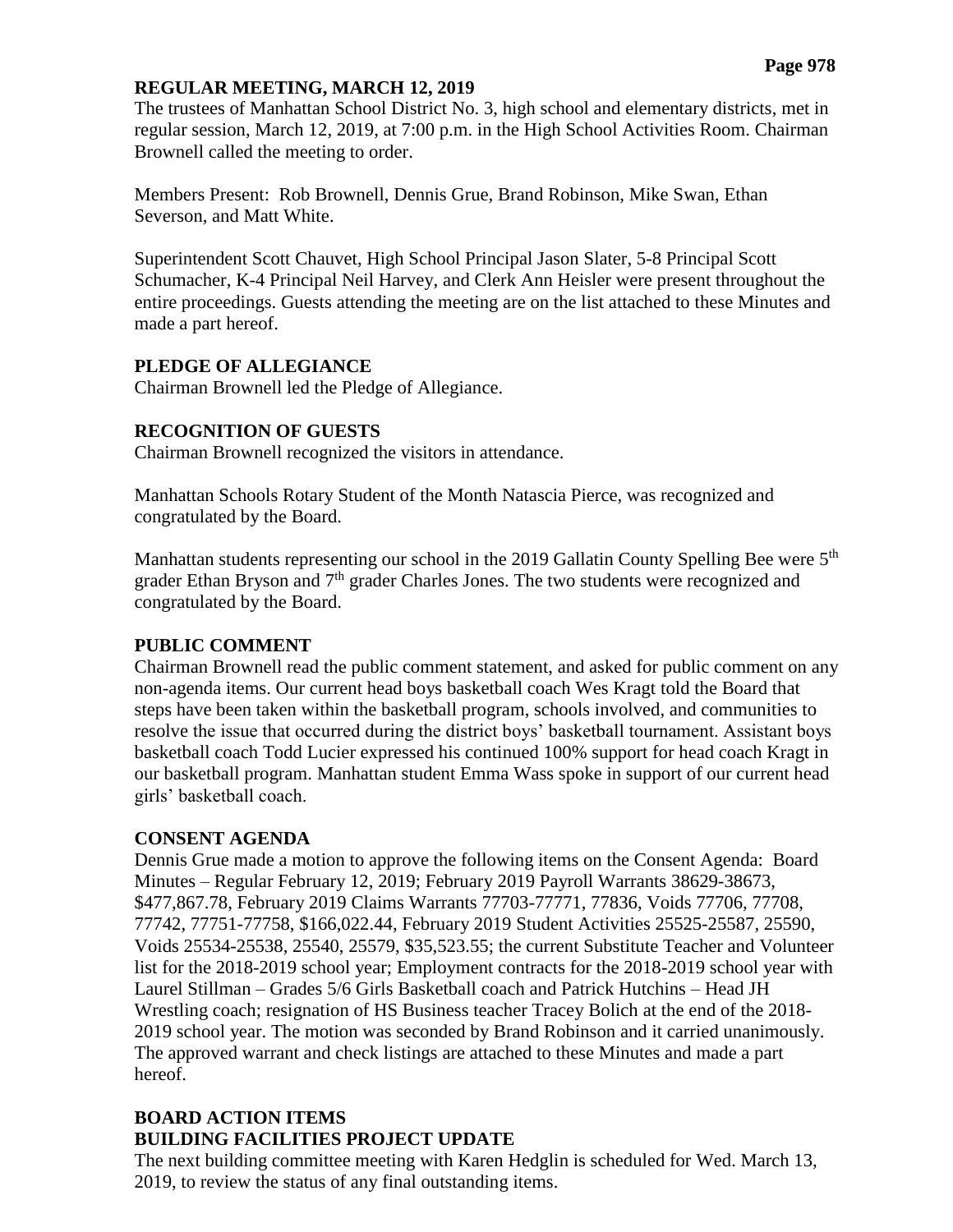### **AFTERSCHOOL PROGRAM PROPOSAL**

After presenting the initial afterschool program proposal to the Board at last month's meeting, Linsey Kallestad spoke with the United Way CEO Danica Jamison and the kidsLINK Afterschool Program Director Karen DeCotis. United Way would like to partner with the school district to help fund a kidsLINK afterschool program at our school district due to a lack of available options for working parents in the Manhattan community. The afterschool program will start April 1, 2019, and run Monday-Friday 3:30 pm to 5:30 pm for K-4<sup>th</sup> grade students first and additional grades to be added later. The school has several assistant positions open to help with the afterschool program. If the program goes well for the remainder of this school year, it will start up again next school year.

Matt White made a motion to approve the kidsLINK Afterschool Program proposal and Statement of Agreement with the Greater Gallatin United Way for the period 4/1/19-6/30/19. Mike Swan seconded the motion, which carried unanimously. The Statement of Agreement is attached to these Minutes and made a part hereof.

### **SNOW DAY RESOLUTION**

Due to extreme weather conditions, Manhattan School District cancelled school on March 1, 2019. After discussion, Ethan Severson made a motion to declare Friday, March 1, 2019, as an unforeseen emergency as provided in 20-9-809, paragraph 2, MCA. The motion was seconded by Mike Swan and it carried with no dissenting votes.

### **MANHATTAN CHRISTIAN COOPERATIVE SPONSORSHIP OF ACTIVITIES**

Brand Robinson made a motion to approve the MHSA Cooperative Sponsorship of Activities Renewal Agreement with Manhattan Christian School in Football for the school years of 2019-2020, 2020-2021, 2021-2022. Ethan Severson seconded the motion and it carried unanimously. The renewal agreement is attached to these Minutes and made a part hereof.

Dennis Grue made a motion to approve the MHSA Application for Cooperative Sponsorship with Manhattan Christian School in Speech for the school years of 2019-2020, 2020-2021, 2021-2022. Ethan Severson seconded the motion and it carried unanimously. The application for speech is attached to these Minutes and made a part hereof.

Brand Robinson made a motion to approve the MHSA Application for Cooperative Sponsorship with Manhattan Christian School in Drama for the school years of 2019-2020, 2020-2021, 2021-2022. Matt White seconded the motion and it carried unanimously. The application for drama is attached to these Minutes and made a part hereof.

# **403(b) THIRD PARTY ADMINISTRATOR (TPA) CHANGE**

Ethan Severson moved to approve OMNI as the school district's new 403(b) third party administrator (TPA) as proposed. The motion was seconded by Mike Swan, which carried with no dissenting votes. The Plan Document with OMNI is attached to these Minutes and made a part hereof.

# **EMPLOYMENT 2018-2019**

Matt White made a motion to approve an employment contract for the 2018-2019 school year, pending a successful background check and pre-employment physical as needed, with Shannon Cameron as an Elementary Special Ed Aide. Brand Robinson seconded, which carried unanimously. Ethan Severson made a motion to approve an employment contract for the 2018-2019 school year, pending a successful background check and pre-employment physical as needed, with Lindsay Schack as HS Assistant Track coach. Dennis Grue seconded, which carried unanimously.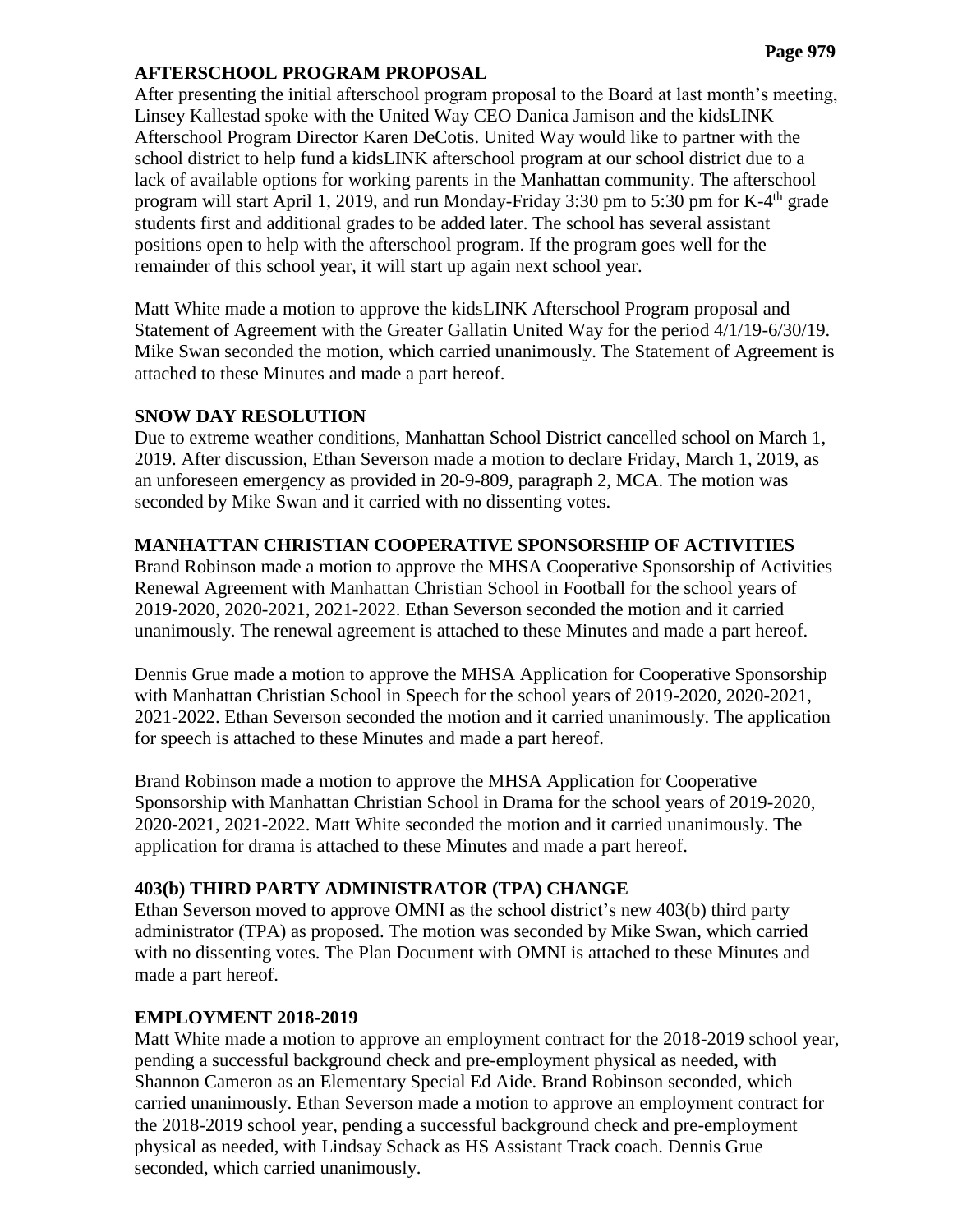### **ANNUAL SCHOOL ELECTION – MAY 7, 2019**

The Annual School Election will be held on Tuesday, May 7, 2019. The two Trustees who are up for re-election are Rob Brownell and Brand Robinson. Nominating Petitions for the open positions must be filed with the District Clerk by March 28, 2019, in order for the candidate's name to appear on the ballot.

The 2019-2020 General Fund Preliminary Budget Data information was reviewed. After discussion, Mike Swan made a motion to cancel the Elementary School General Fund levy election as recommended by Superintendent Chauvet. Matt White seconded the motion and it carried unanimously.

Ethan Severson made a motion to cancel the High School General Fund levy election as recommended by Superintendent Chauvet. Brand Robinson seconded the motion and it carried unanimously.

Therefore, General Fund levy elections will not be held in either the Manhattan Elementary or the Manhattan High School at the mail ballot election on May 7, 2019. A summary of the 2019-2020 General Fund Preliminary Budget Data is attached to these Minutes and made a part hereof.

Mike Swan made a motion to approve the SB307 Notice of Intent to Increase Nonvoted Levies as proposed. Matt White seconded the motion, which carried with no dissenting votes. The approved SB307 Notice is attached to these Minutes and made a part hereof.

#### **BOARD INFORMATION ITEMS HARLOW'S BUS SERVICE**

Harlow's bus manager, Hal Illum, gave the Board an update on the bus service for this year, including regular routes and activity/athletic trips for our school district. He said that overall it is going pretty good this year; all regular routes are fully staffed; they are looking for one activity driver, particularly for long trips; they are working on keeping students safe by not having then walk between buses; route times in the morning were pushed up as buses were arriving late to school. Hal mentioned that because our student enrollment is growing, they may need to change bus routes somewhat or add another route eventually. The Tiger Bus is only a 45 passenger bus, which is usually not big enough for a lot of our athletic teams to use. Hal would like the Board to see what they can do about looking into a larger team bus, maybe working with the Booster Club and Justin from Harlow's bus sales. The Board said that they will reconvene the Transportation Committee to begin looking at what our options are for a larger team bus.

### **PRINCIPALS' REPORT**

K-4 Principal Neil Harvey, 5-8 Principal Scott Schumacher, and High School Principal Jason Slater updated the Board on upcoming events and activities in each of their schools, as well as the projects they have been working on.

### **SUPERINTENDENT'S REPORT**

Superintendent Chauvet gave a report to the Board on the following topics:

- 1. Administration has been working through scheduling for next school year.
- 2. The maintenance department purchased a used truck and larger snow plow to help with the extreme snow conditions this year in our parking lots and around the property.
- 3. The four candidates being interviewed for the 5-8 Principal position will be on Wednesday, April 3, 2019.
- 4. Adult Education classes are currently scheduled and will begin soon.